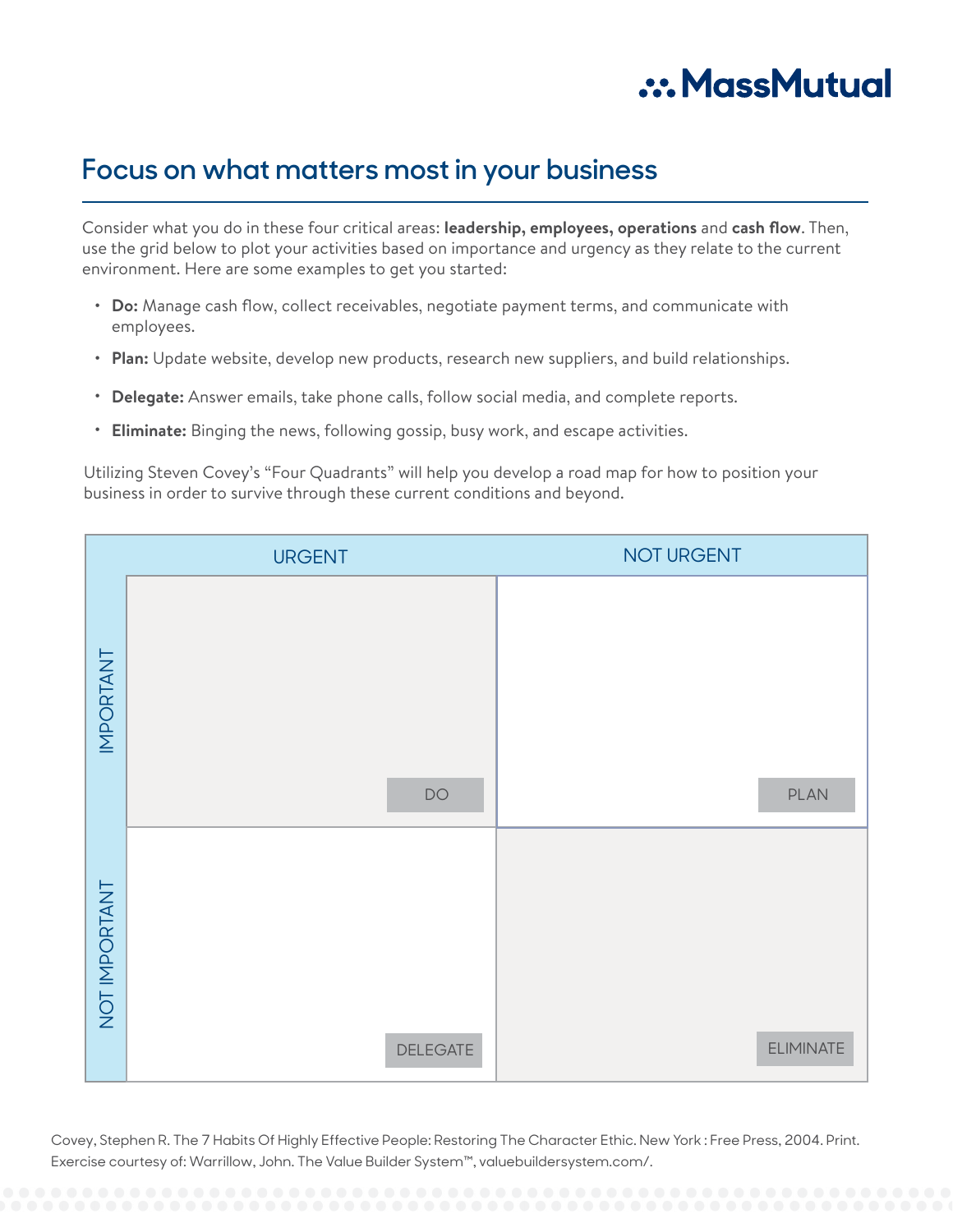# **Manage Cash In and Cash Out**

Managing cash flow is both important and urgent–it's what you always must do. Track the amount of cash that will flow into and out of the business month over month. Then consider:

- What do the next 5 months look like? Total up the cash you'll receive and need to pay out. •
- What/Who is most important? Prioritize the relationships you cannot lose. •
- What/Who can help ease the burden? Remember banks, credit card companies and landlords are suppliers – reach out to them. •

### Cash IN

| Customers/Accounts | Net 30 | <b>Net 60</b> | Net 90 | <b>Net 120</b> | <b>Net 150</b> |
|--------------------|--------|---------------|--------|----------------|----------------|
| ٠.                 |        |               |        |                |                |
| 2.                 |        |               |        |                |                |
| 3.                 |        |               |        |                |                |
| 4.                 |        |               |        |                |                |
| 5.                 |        |               |        |                |                |
| Total              |        |               |        |                |                |

### Cash OUT

| Suppliers | Net 30 | Net 60 | Net 90 | <b>Net 120</b> | <b>Net 150</b> |
|-----------|--------|--------|--------|----------------|----------------|
| ٠.        |        |        |        |                |                |
| 2.        |        |        |        |                |                |
| 3.        |        |        |        |                |                |
| 4.        |        |        |        |                |                |
| 5.        |        |        |        |                |                |
| Total     |        |        |        |                |                |

| Employees   | Month 1 | Month 2 | Month 3 | Month 4 | Month 5 |
|-------------|---------|---------|---------|---------|---------|
| Full-Time   |         |         |         |         |         |
| Part-Time   |         |         |         |         |         |
| Temporary   |         |         |         |         |         |
| Contractors |         |         |         |         |         |
| Seasonal    |         |         |         |         |         |
| Other       |         |         |         |         |         |
| Total       |         |         |         |         |         |